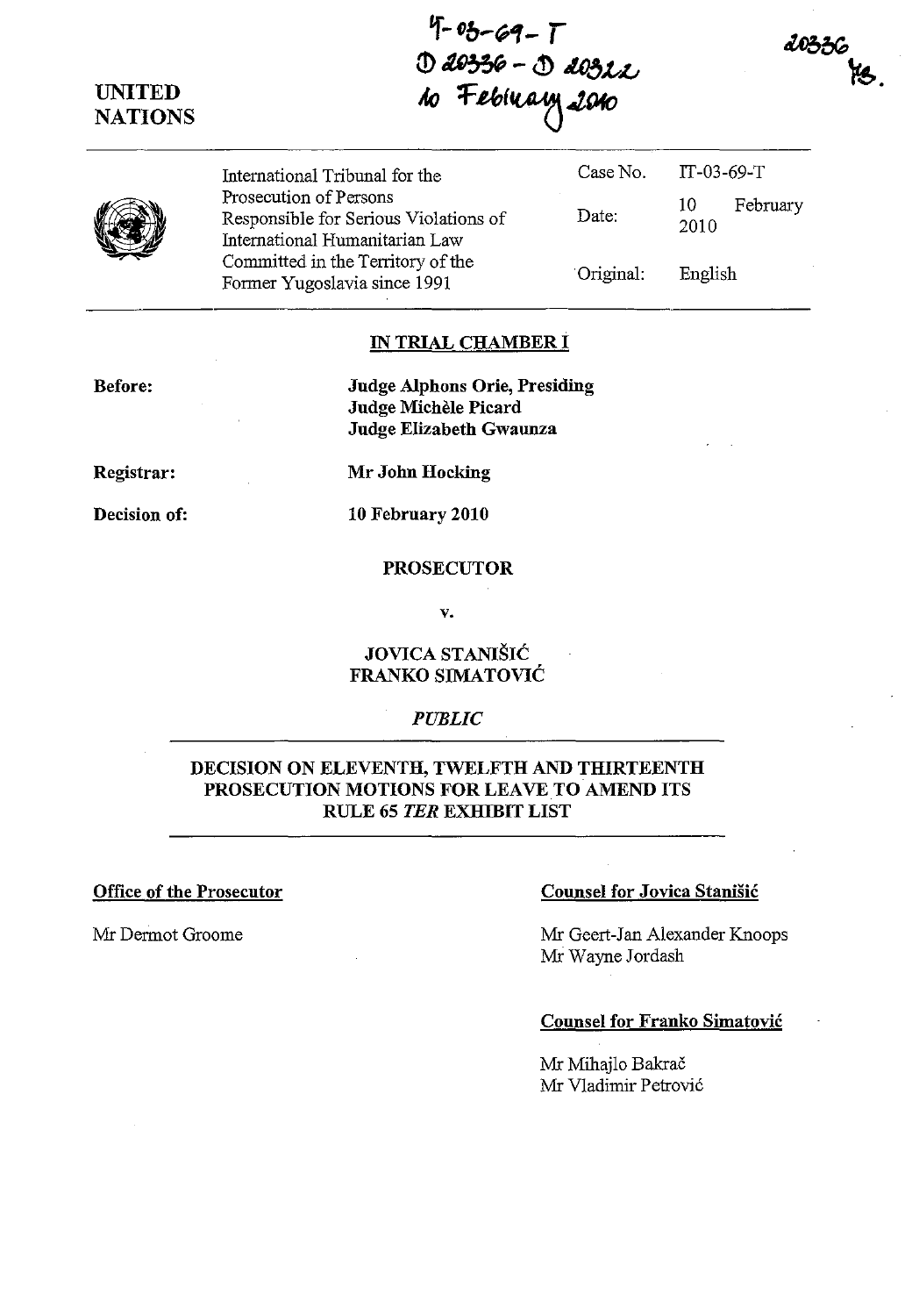# **I. PROCEDURAL mSTORY**

1. On 19 July 2004, the Prosecution filed its exhibit list pursuant to Rule 65 *ter* of the Rules of Procedure and Evidence of the Tribunal ("Rule 65 *ter* Exhibit List" and "Rules", respectively).<sup>1</sup> Since then, the Prosecution filed several motions for leave to amend its Rule 65 *ter* Exhibit List which were decided upon by the Chamber.<sup>2</sup> The present decision addresses the following three pending motions:

- 1) Partly confidential "Eleventh Prosecution Motion for Leave to Amend its Rule 65 *ter*  Exhibit List with Confidential Annex", 22 July 2009 ("Eleventh 65 *ter* Motion");
- 2) Partly confidential "Twelfth Prosecution Motion for Leave to Amend its Rule 65 *ter*  Exhibit List with Confidential Annex", 12 August 2009 ("Twelfth 65 *ter* Motion");
- 3) Confidential "Thirteenth Prosecution Motion for Leave to Amend its Rule 65 *ter*  Exhibit List with Confidential Annex", 12 August 2009 ("Thirteenth 65 *ter*  Motion").

2. On 28 July 2009, the Simatovi6 Defence filed its confidential "Defence Response to 'Eleventh Prosecution Motion for Leave to Amend its Rule 65 *ter* Exhibit List with Confidential Annex<sup>77</sup> ("Simatović Response to the Eleventh 65 *ter* Motion"). On 6 August 2009, the Stanišić

<sup>2</sup>  Pre-Trial Brief, Confidential Annex C, Prosecution's Intended Exhibit List, 19 July 2004.

Prosecution Motion for Leave to Amend its Rule 65 ter Exhibit List with Confidential Annex, 26 February 2008 and Decision on Prosecution Motion for Leave to Amend its Rule 65 ter Exhibit List (Confidential), 8 May 2008 ("8 May Decision"); Prosecution Motion for Leave to Amend its Rule 65 ter Exhibit List with Annex (Category 7), 9 May 2008 and Decision on Prosecution Motion to Amend its Rule 65 ter Exhibit List with Annex (Category 7), 18 June 2008; Prosecution Motion for Leave to Add Military Insignia Patch Book to its Rule 65 ter Exhibit List with Annexes A and B, 30 May 2008 and Decision on Prosecution Motion for Leave to Add Military Insignia Patch Book to its Rule 65 ter Exhibit List with Annexes A and B, 3 July 2008; Second Prosecution Motion to Amend its Rule 65 ter Exhibit List (Documents Tendered Pursuant to Rule 92 bis/ter/quater) with Confidential Annex, 30 May 2008 and Decision on Second Prosecution Motion to Amend its Rule 65 ter Exhibit List (Documents Tendered Pursuant to Rule 92 bis/ter/quater), 7 July 2008; Third Prosecution Motion for Leave to Amend its Rule 65 ler Exhibit List (Exhibits that Form Part of a Witness Statement) with Annex, 30 May 2008 and Decision on Prosecution Motion to Add 31 Documents to its Rule 65 ter Exhibit List, 7 July 2008; Fourth Prosecution Motion for Leave to Amend its Rule 65 ter Exhibit List (Documents Relevant to the Evidence of Expert Witness Theunens) with Confidential Annex, 30 May 2008 and Decision on Prosecution Motion for Leave to Amend 65 ter Exhibit List (Documents Relevant to the Evidence of Expert Witness Theunens), 4 July 2008; Fifth Prosecution Motion for Leave to Amend its Rule 65 ter Exhibit List (Spreadsheet and 20 DB Reports) with Confidential Annex, 22 July 2008; Sixth Prosecution Motion for Leave to Amend its Rule 65 ler Exhibit List with Confidential Annex, 22 July 2008; Seventh Prosecution Motion for Leave to Amend its Rule 65 ter Exhibit List with Confidential Annex, 2 October 2008; Eighth Prosecution Motion for Leave to Amend its Rule 65 ter Exhibit List with Confidential Annexes, 20 January 2009 and Decision on Fifth, Sixth, Seventh and Eighth Prosecution Motions for Leave to Amend its Rule 65 ter Exhibit List, 24 April 2009; Ninth Prosecution Motion for Leave to Amend its Rule 65 ter Exhibit List (Mladić 1995 Notebook) with Confidential Annex, 29 April 2009; Tenth Prosecution Motion for Leave to Amend its Rule 65 ter Exhibit List with Confidential Annex, 7 May 2009 and Oral Decision on Ninth and Tenth Prosecution Motions for Leave to Amend its Rule 65 ter Exhibit List, 2 June 2009, T. 1405-1409.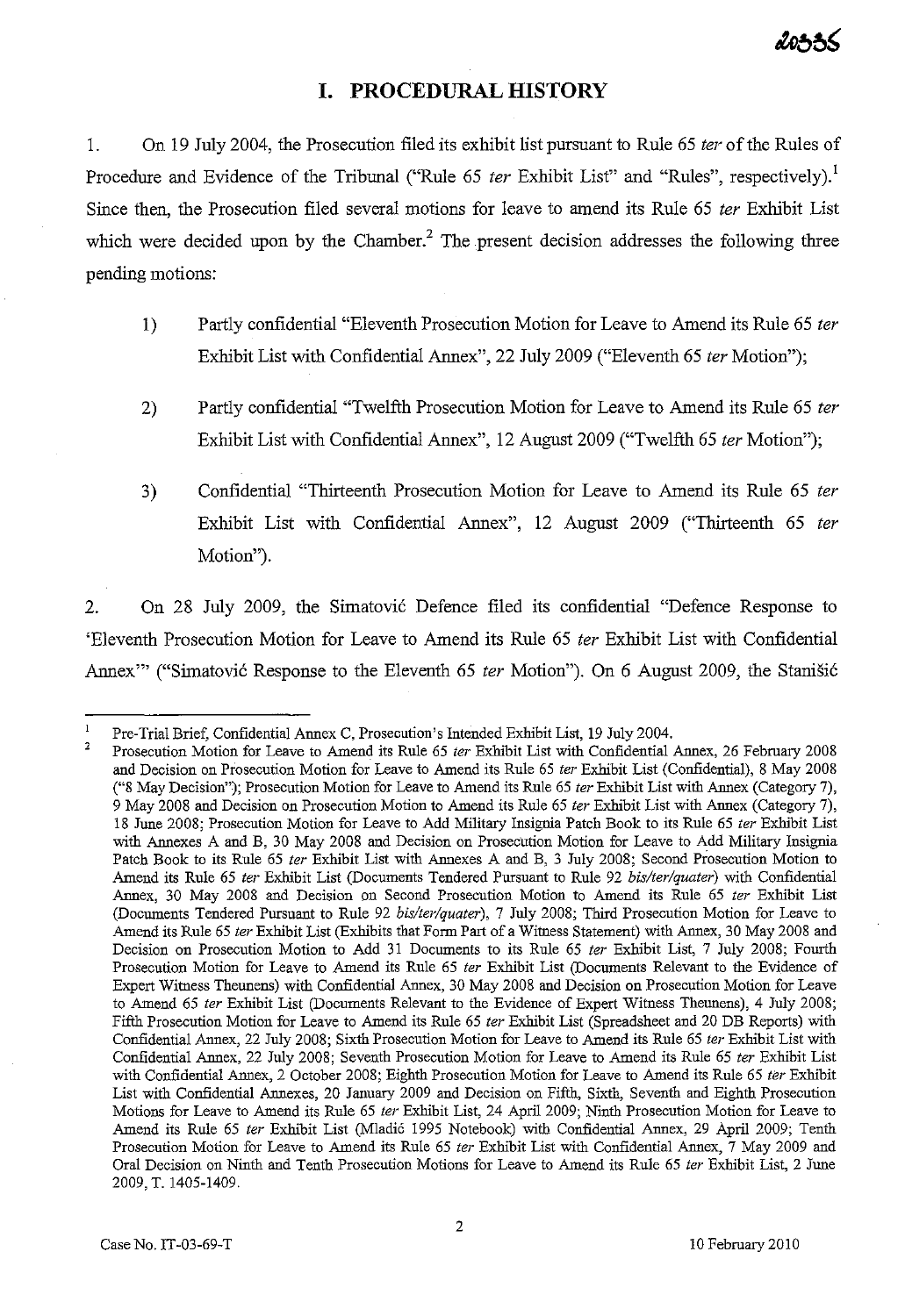Defence filed its "Defence Response to the 11<sup>th</sup> Prosecution Motion for Leave to Amend its Rule 65 *ter* Exhibit List" ("Stanisi6 Response to the Eleventh 65 *ter* Motion").

3. The Chamber notes that the Stanisi6 Response to the Eleventh 65 *ter* Motion was filed after the fourteen day time limit prescribed by Rule 126 *bis* had expired. Taking into account, however, the technical problems experienced by the Stanisic Defence in filing its response,<sup>3</sup> the Chamber will exceptionally consider the Stanišić Response to the Eleventh 65 *ter* Motion.

4. On 26 August 2009, the Stanisic Defence filed a "Defence Response to the  $12<sup>th</sup>$  and  $13<sup>th</sup>$ Prosecution Motion for Leave to Amend its Rule 65 *ter* Exhibit List" ("Stanišić Defence Response to the Twelfth and Thirteenth 65 *ter* Motions").

5. On 15 October 2009, the Chamber granted the Simatovi6 Defence until 15 November 2009 to respond to the Twelfth 65 *ter* Motion and the Thirteenth 65 *ter* Motion.<sup>4</sup> On 16 November 2009, the Simatović Defence joined the Stanišić Defence Response to the Twelfth and Thirteenth 65 *ter* Motions adopting all the arguments contained therein ("Simatović Joinder Motion").<sup>5</sup> The Chamber notes that the Simatović Joinder Motion was filed after the deadline imposed by the Chamber but considers that it was validly filed in accordance with Rule 126 (B) of the Rules.

6. On 13 November 2009, the Prosecution filed its "Prosecution Submission on 92 *ter* and 92 *bis* Witnesses" ("92 *ter* and 92 *bis* Submission").<sup>6</sup> The Stanistic Defence and the Simatovic Defence did not respond to the 92 *fer* and 92 *his* Submission.

# **11. SUBMISSIONS**

### A. **Eleventh 65** fer **Motion**

7. In its Eleventh 65 *fer* Motion, the Prosecution seeks leave to add to its Rule 65 *ter* Exhibit List specific clips and excerpts of two videos and two diaries ("the Proposed Eleventh 65 *ter* 

<sup>3</sup>  Stanišić Response to the Eleventh 65 ter Motion, para. 3.

<sup>4</sup>  Decision on Motion for Adjournment of Proceedings by the Simatović Defence, 15 October 2009, paras 29(ii) -(iii),  $30(iv)$  (d) - (e).

<sup>5</sup>  Defence Joinder to "Defence Response to the  $12<sup>th</sup>$  and  $13<sup>th</sup>$  Prosecution Motion for Leave to Amend its Rule 65ter Exhibit List", 16 November 2009.

<sup>6</sup>  Prosecution Snbmission on 92 *ler* and 92 *bis* Witnesses, 13 November 2009.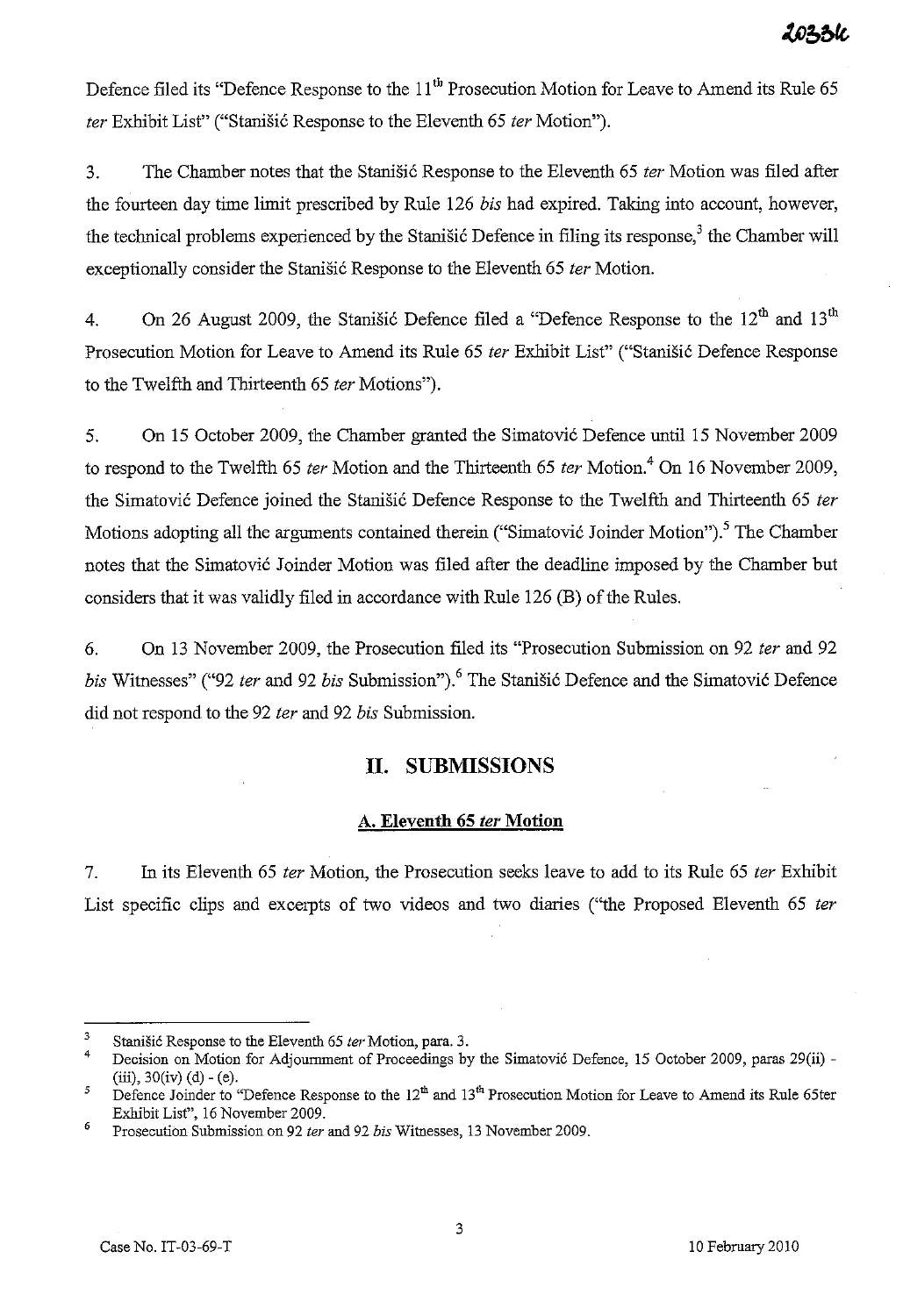Motion Exhibits"),<sup>7</sup> which have been identified by the Prosecution as highly relevant,<sup>8</sup> and the addition of which, it states, is in the interests of justice.<sup>9</sup>

8. The Prosecution submits that in both videos, the identified excerpts contain evidence relating to the "common criminal plan to create an ethnically pure Serb state"<sup>10</sup> and that video 65 fer number 5052 contains "evidence of cooperation between key members of the joint criminal enterprise ["the JCE"]".<sup>11</sup> The Prosecution further submits that it received both videos from the Office of the War Crimes Prosecutor of the Republic of Serbia on 7 April 2009.<sup>12</sup>

9. The Prosecution also argues that the diary bearing 65 ter number 5053 contains entries that demonstrate "cooperation between the State Security Service of Serbia and the Bosnian Serb Army (VRS) $n<sup>13</sup>$  and that the diary bearing 65 ter number 5054 contains entries evidencing "close" cooperation between the state security organs of the RSK [(Republic of Serbian Krajina)] and the Republic of Serbia".<sup>14</sup> The Prosecution states that it received the former document from the Office of the War Crimes Prosecutor of the Republic of Serbia on 27 March 2009 and the latter document from the Department of Cooperation of the Republic of Croatia on 2 October 2008.<sup>15</sup>

10. The Simatovic Defence opposes the addition of the Proposed Eleventh 65 ter Motion Exhibits and submits that the Prosecution's late disclosure and proposed amendment of the Rule 65 ter Exhibit List "annuls" the substance of Rule  $65$  ter  $(E)$  which guarantees, in this context, Simatovic's right to adequate time and conditions for defence preparation.<sup>16</sup> Further, the Simatovic Defence states that late disclosure and addition of new documents to the Rule 65 fer Exhibit List is causing it "irreparable damage", especially as the trial has now started and some important witnesses have testified. $17$ 

11. In particular, the Simatovic Defence questions the relevance of the two videos and emphasises that the Prosecution was in possession of these videos for more than three months prior to disclosing them.<sup>18</sup> The Simatovic Defence also calls into question the reliability of one of the

<sup>&</sup>lt;sup>7</sup> Eleventh 65 ter Motion, Annex A, p. 2. The videos bear proposed 65 ter numbers 5051 and 5052 and the diaries bear proposed 65 *ler* numbers 5053 and 5054, respectively.

<sup>&</sup>lt;sup>8</sup> Eleventh 65 *ter* Motion, para. 5.<br><sup>9</sup> Eleventh 65 ter Motion, para. 2.

<sup>&</sup>lt;sup>9</sup> Eleventh 65 *ter* Motion, para. 2.<br><sup>10</sup> Eleventh 65 term Motion, paras 6.

<sup>&</sup>lt;sup>10</sup> Eleventh 65 *ter* Motion, paras 6-7.

<sup>&</sup>lt;sup>11</sup> Eleventh 65 *ter* Motion, para. 7.<br><sup>12</sup> Eleventh 65 ter Motion, paras 6.

<sup>&</sup>lt;sup>12</sup> Eleventh 65 *ter* Motion, paras 6-7.<br><sup>13</sup> Eleventh 65 deu Mation, para  $\frac{8}{3}$ 

<sup>&</sup>lt;sup>13</sup> Eleventh 65 *ter* Motion, para. 8.<br><sup>14</sup> Eleventh 65 ter Motion, para. 0

<sup>&</sup>lt;sup>14</sup> Eleventh 65 *ter* Motion, para. 9.<br><sup>15</sup> Eleventh 65 ter Motion, paras<sup>9</sup>.

<sup>&</sup>lt;sup>15</sup> Eleventh 65 *ter* Motion, paras 8-9.<br><sup>16</sup> Simetari<sup>6</sup> Begas nas te Flavorate 6

<sup>&</sup>lt;sup>16</sup> Simatović Response to Eleventh 65 *ter* Motion, paras 1, 3.

<sup>&</sup>lt;sup>17</sup> Ibid.<br><sup>18</sup> Simatović Response to Eleventh 65 *ter* Motion, para. 4.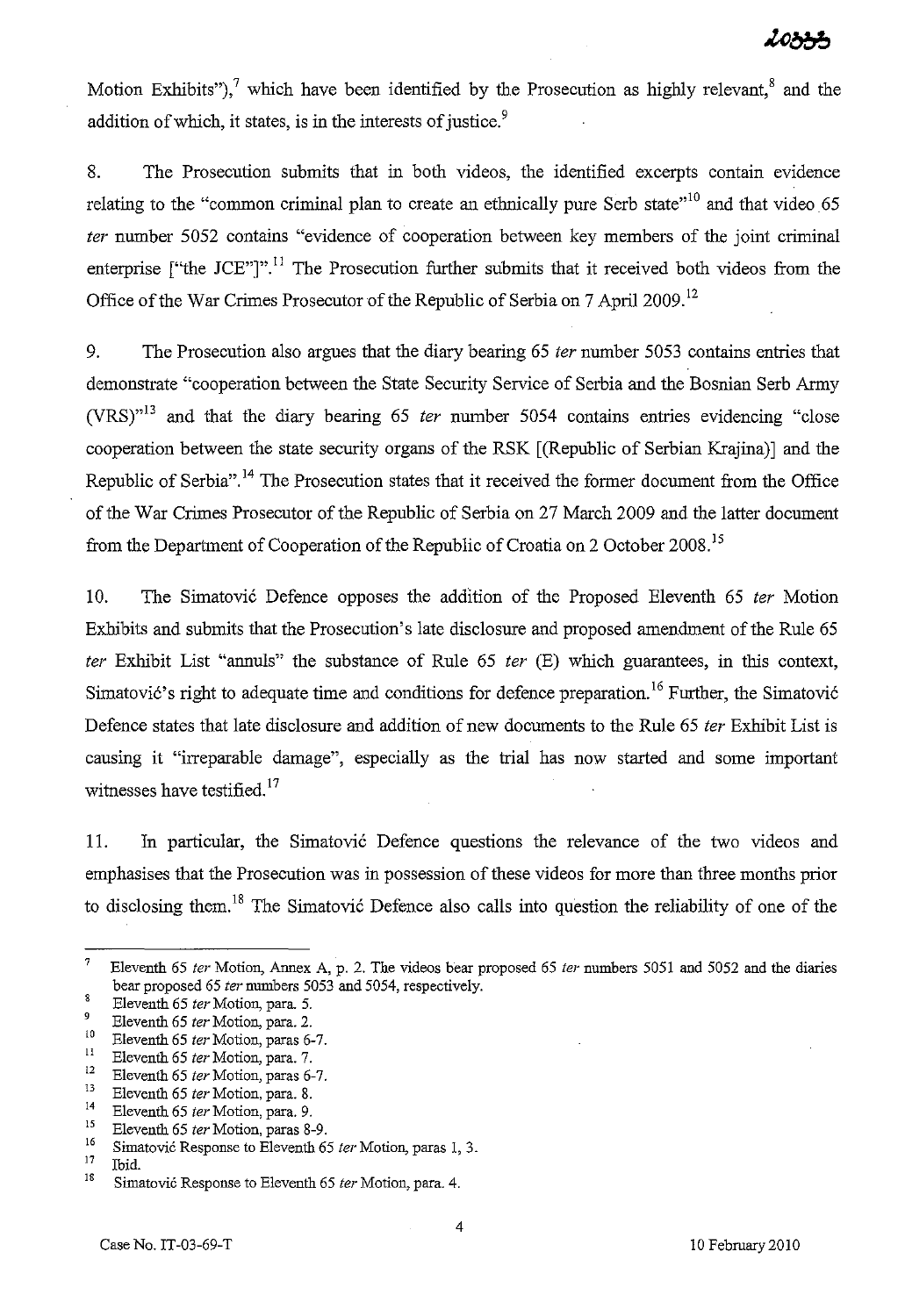10331

diaries (65 *ter* number 5053),<sup>19</sup> noting in particular the Prosecution's own admission that the notes contained therein are "likely from Mladić".<sup>20</sup> Thus, the Simatović Defence suggests that the Prosecution did not demonstrate that this document fulfils the requirements for addition to the Rule *65 ter* Exhibit List. 21 Further, although the Simatovi6 Defence admits that it was aware of the existence of the second diary, it declares that it was not aware of the other Eleventh 65 *ter* Motion Proposed Exhibits, or of the Prosecution's intention to use them.<sup>22</sup> The Simatović Defence also questions the origin and reliability of the second diary (65 *ter* number 5054) and emphasises that the Prosecution had this item in its possession for nine months prior to seeking leave for its addition to the Rule 65 *ter* Exhibit List.<sup>23</sup>

12. The Stanisi6 Defence opposes the Eleventh 65 *ter* Motion and submits that by the Prosecution being allowed to continually change its "[t]heory and materials", the Stanišić Defence is faced with a case that now differs substantially from the case proposed in 2007, which makes a fair trial impossible.<sup>24</sup> The Stanišić Defence highlights that the Proposed Eleventh 65 *ter* Motion Exhibits have been in the possession of the Prosecution for several months. The Stanišić Defence states that no good cause has been shown by the Prosecution as to why the materials were not disclosed earlier.<sup>25</sup>

13. The Stanisi6 Defence submits that one of the diaries (proposed 65 *ter* number 5053) has not yet been authenticated and that there are no "reliable indicia" which assist in establishing the origin and author of the document. The Stanišić Defence concludes that, as a consequence, the diary cannot be added to the Prosecution's 65 *ter* Exhibit List as being "likely authored by Mr. Mladić".<sup>26</sup>

#### **B. Twelfth 65** *ter* **Motion**

14. In its Twelfth 65 *ter* Motion, the Prosecution seeks to add to its Rule 65 *ter* Exhibit List 17 documents ("the Proposed Twelfth 65 *ter* Motion Exhibits") which it states are intelligence reports prepared by the VRS and the Army of the Republika Srpska Krajina ("SVK").<sup>27</sup> These reports have been identified by the Prosecution as constituting "critically important evidence"<sup>28</sup> in this case and it is stressed that the Proposed Twelfth 65 *ter* Motion Exhibits have been selected from a total of

<sup>19</sup>  Simatović Response to Eleventh 65 ter Motion, para. 5.

<sup>20</sup>  Eleventh 65 ter Motion, Annex A, p. 2.

<sup>21</sup>  Simatović Response to Eleventh 65 ter Motion, para. 5.

**<sup>22</sup>**  Simatović Response to Eleventh 65 ter Motion, para. 3.

<sup>23</sup>  Simatović Response to Eleventh 65 ter Motion, para. 6.

<sup>24</sup>  Stanišić Response to Eleventh 65 ter Motion, paras 2, 7.

<sup>25</sup>  26 Stanišić Response to Eleventh 65 ter Motion, para. 8.

Stanišić Response to Eleventh 65 ter Motion, para. 10.

<sup>27</sup>  Twelfth 65 ter Motion, para. 1.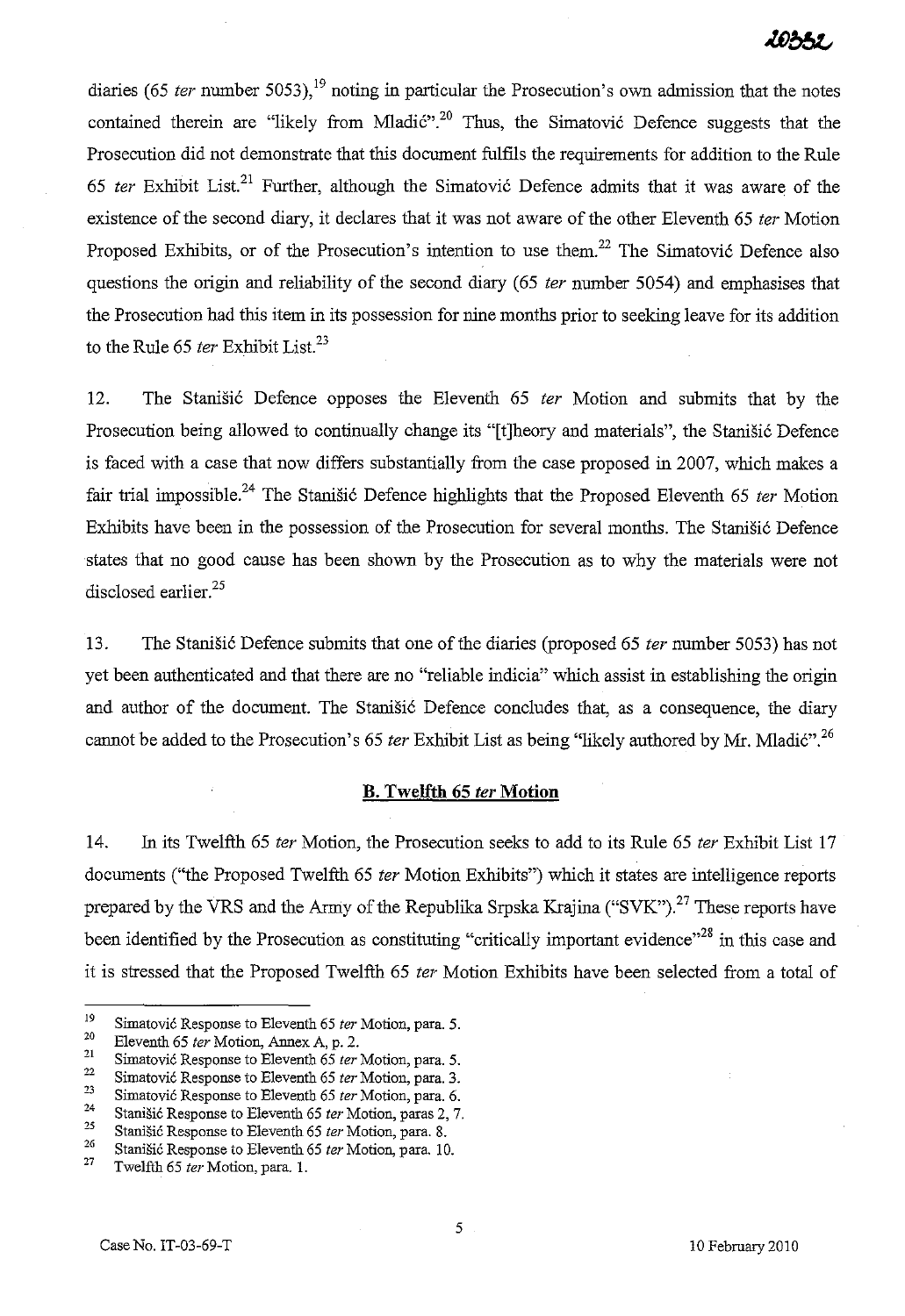# 20531

over 400 documents received by the Prosecution in March 2007.<sup>29</sup> The Prosecution submits that it was only upon reviewing the documents that the significance of the handwritten remarks on many of the documents was detected.<sup>30</sup> The Prosecution submits that due to the early stage of the proceedings, the addition of the Proposed Twelfth 65 *ter* Motion Exhibits to the Rule 65 *ter* Exhibit List will not prejudice the Defence.<sup>31</sup> The Proposed Twelfth 65 *ter* Motion Exhibits were disclosed to the Defence in BCS on 15 July 2009.<sup>32</sup>

15. The Prosecution has divided the Proposed Twelfth 65 *ter* Motion Exhibits into two categories. The first contains seven documents that the Prosecution seeks to have added to its Rule *65 ter* Exhibit List on the basis of the recipients mentioned in those documents alone. 33 The second category contains ten documents which the Prosecution seeks to have added to its Rule 65 *ter*  Exhibit list on the basis of their contents and recipients. <sup>34</sup>

16. In support of the Twelfth 65 *ter* Motion, the Prosecution submits that the intelligence reports are highly relevant to its case in relation to proving the nature and extent of the JCE as alleged in the Indictment.<sup>35</sup> First, the Prosecution alleges that the fact that the intelligence reports were sent to the Serbian DB, and, regularly, to Stanisic, is important for establishing cooperation between the RSK and the Republic of Serbia.<sup>36</sup> Second, many of the documents bear a handwritten reference to "Jovica's Folder" as well as Simatovic's signature, thus clearly indicating, in the Prosecution's opinion, that both Accused received and were aware of the contents of these documents.<sup>37</sup> Third, the content of the reports documents the "close cooperation between the VRS, the SVK, the National Defence of the Autonomous Region of Western Bosnia, and the Army of Yugoslavia ".<sup>38</sup>

17. The Stanisic Defence opposes the addition of the Proposed Twelfth 65 *ter* Motion Exhibits to the Rule 65 *ter* List and emphasises that the Prosecution had the documents in its possession for over two years prior to the filing of the Twelfth 65 *ter* Motion and did not provide an explanation for the delay in disclosure.<sup>39</sup> The Stanišić Defence states that the combined effect of disclosure of the documents on 15 July 2009 and their omission from the Rule 65 *ter* Exhibit List of 1 May 2009

<sup>&</sup>lt;sup>28</sup> Twelfth 65 *ter* Motion, para. 1.<br><sup>29</sup> Twelfth 65 ter Mation, para. 10

<sup>&</sup>lt;sup>29</sup> Twelfth 65 *ter* Motion, para. 10.<br><sup>30</sup> Thid

 $\begin{array}{cc} 30 & \text{Ibid.} \\ 31 & \text{Ture.} \end{array}$ 

<sup>&</sup>lt;sup>31</sup> Twelfth 65 ter Motion, para. 11.<br><sup>32</sup> Twelfth 65 ter Motion, para. 12.

 $32 \tTwelfth 65 \text{ ter Motion, para. } 12.$ <br> $33 \tTwelfth 65 \text{ tur Motion, para. } 7.$ 

 $33$  Twelfth 65 *ter* Motion, para. 7.

<sup>&</sup>lt;sup>34</sup> Twelfth 65 *ter* Motion, para. 8.<br><sup>35</sup> Twelfth 65 ter Motion, para. 4.

 $35$  Twelfth 65 *ter* Motion, para. 4.

<sup>&</sup>lt;sup>36</sup> Twelfth 65 *ter* Motion, para. 5.<br> $\frac{37}{2}$  Thid

 $rac{37}{38}$  Ibid.

**<sup>38</sup> Ibid.** 

Stanišić Defence Response to the Twelfth and Thirteen 65 ter Motions, para. 7.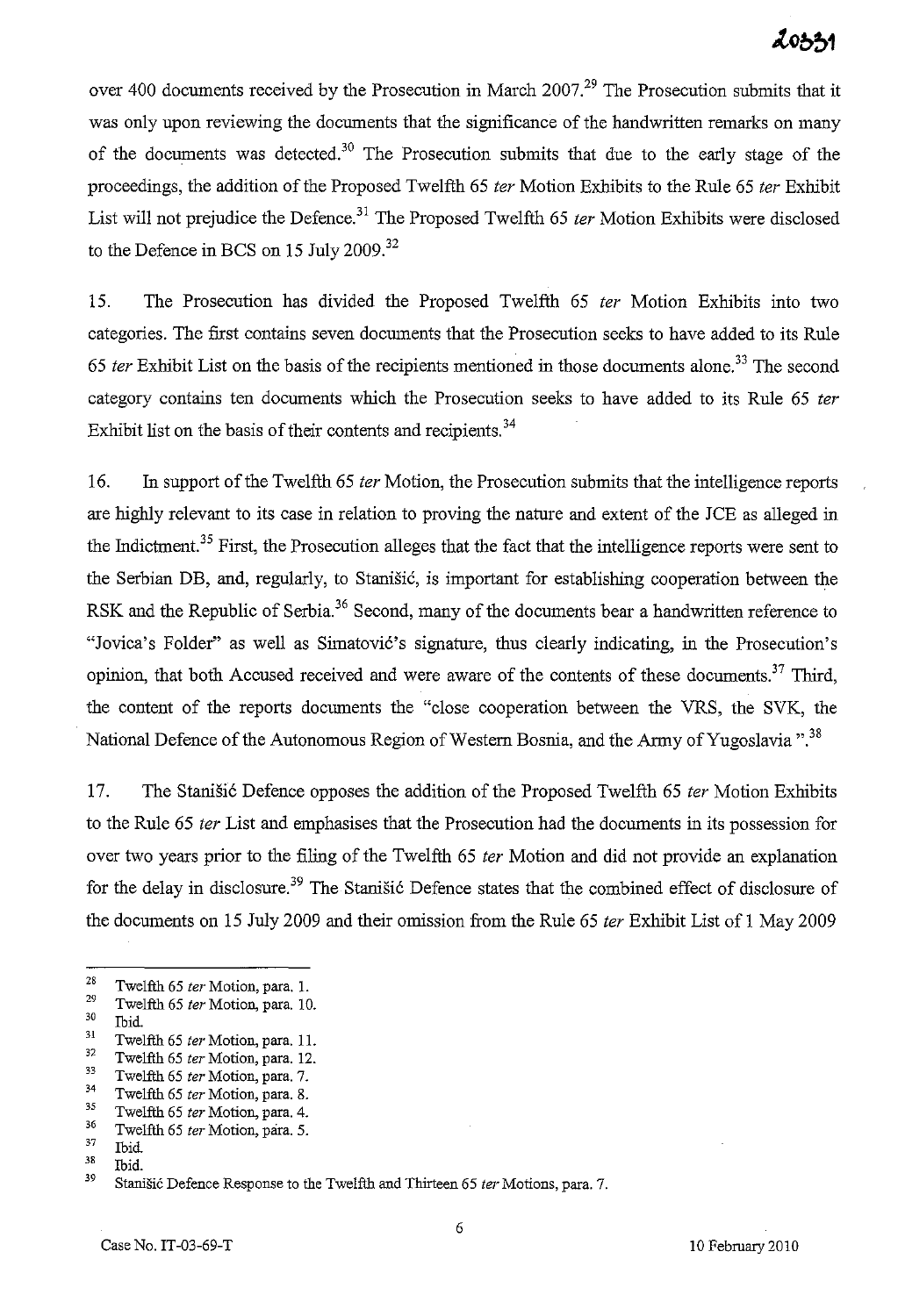gives the Prosecution a considerable "forensic advantage" and is prejudicial to the Stanišić Defence.<sup>40</sup>

18. The Stanišić Defence further submits that although the Prosecution states that "the Defence" will not be prejudiced by the addition of the Proposed Exhibits, because these proceedings are still at an early stage",<sup>41</sup> the purpose of Rule 65 *ter* E (iii) of the Rules is to provide the Defence "with sufficient time to adequately prepare for and meet the Prosecution's case".<sup>42</sup> The Stanišić Defence highlights the Prosecution's opinion that the Proposed Twelfth 65 *ter* Motion Exhibits are "critically important evidence in this case"<sup>43</sup> and, as such, argues that "the facilities that must be employed to meet the new material will need to be correspondingly extensive".<sup>44</sup> The Stanistic Defence submits that the volume of new critical material that the Prosecution is seeking leave to add to its Rule 65 *ter* Exhibit List may result in "hundreds of additional hours of preparation".<sup>45</sup>

#### **C. Thirteenth 65** fer **Motion**

19. In its Thirteenth 65 ter Motion, the Prosecution seeks to add to its Rule 65 ter Exhibit List a total of 47 documents ("the Proposed Thirteenth 65 *ter* Motion Exhibits") which comprise, amongst others, DB members' personnel files, funding requests from the State Security Department of Serbia's Ministry of the Interior Department for Material-Financial Affairs ("RDB"), expense lists of the Eighth Administration of the RDB, and handwritten RDB accounts of total expenses.<sup>46</sup>

20. The Prosecution states that the addition of the Proposed Thirteenth 65 *ter* Motion Exhibits onto its Rule 65 *ter* Exhibit List is necessary due to a recent addendum ("the Addendum") prepared by its expert witness, Christian Nielsen, to an earlier "corrected report" authored by him and submitted by the Prosecution on 27 July 2007 ("the 2007 Nielsen Report").<sup>47</sup> The Addendum covers documentation not available at the time the 2007 Nielsen Report was compiled, including the Proposed Thirteenth 65 *ter* Motion Exhibits<sup>48</sup> and was filed by the Prosecution on 18 September  $2009<sup>49</sup>$ 

<sup>&</sup>lt;sup>40</sup> Stanišić Defence Response to the Twelfth and Thirteen 65 *ter* Motions, para. 7.<br><sup>41</sup> Twelfth 65 *ter* Motion para. 11

<sup>&</sup>lt;sup>41</sup> Twelfth 65 *ter* Motion, para. 11.<br><sup>42</sup> Stanišiá Defense Pernance to the

<sup>&</sup>lt;sup>42</sup> Stanišić Defence Response to the Twelfth and Thirteen 65 *ter* Motions, para. 7(iii).

<sup>43</sup> Twelfth 65 *ter* Motion, para. l.

<sup>&</sup>lt;sup>44</sup> Stanišić Defence Response to the Twelfth and Thirteen 65 *ter* Motions, para. 7(iii).<br><sup>45</sup> Thid

 $\frac{45}{46}$  Ibid.

<sup>46</sup> Thirteenth 65 *ter* Motion, para. l.

<sup>&</sup>lt;sup>47</sup> Thirteenth 65 *ter* Motion, paras 4-5.

<sup>48</sup> Thirteenth 65 *ter* Motion, para. 5.

<sup>49</sup> Prosecution Submission of Addendum to Expert Report of Christian Nielsen Pursuant to Rule 94 *bis* with Confidential Annex, 18 September 2009.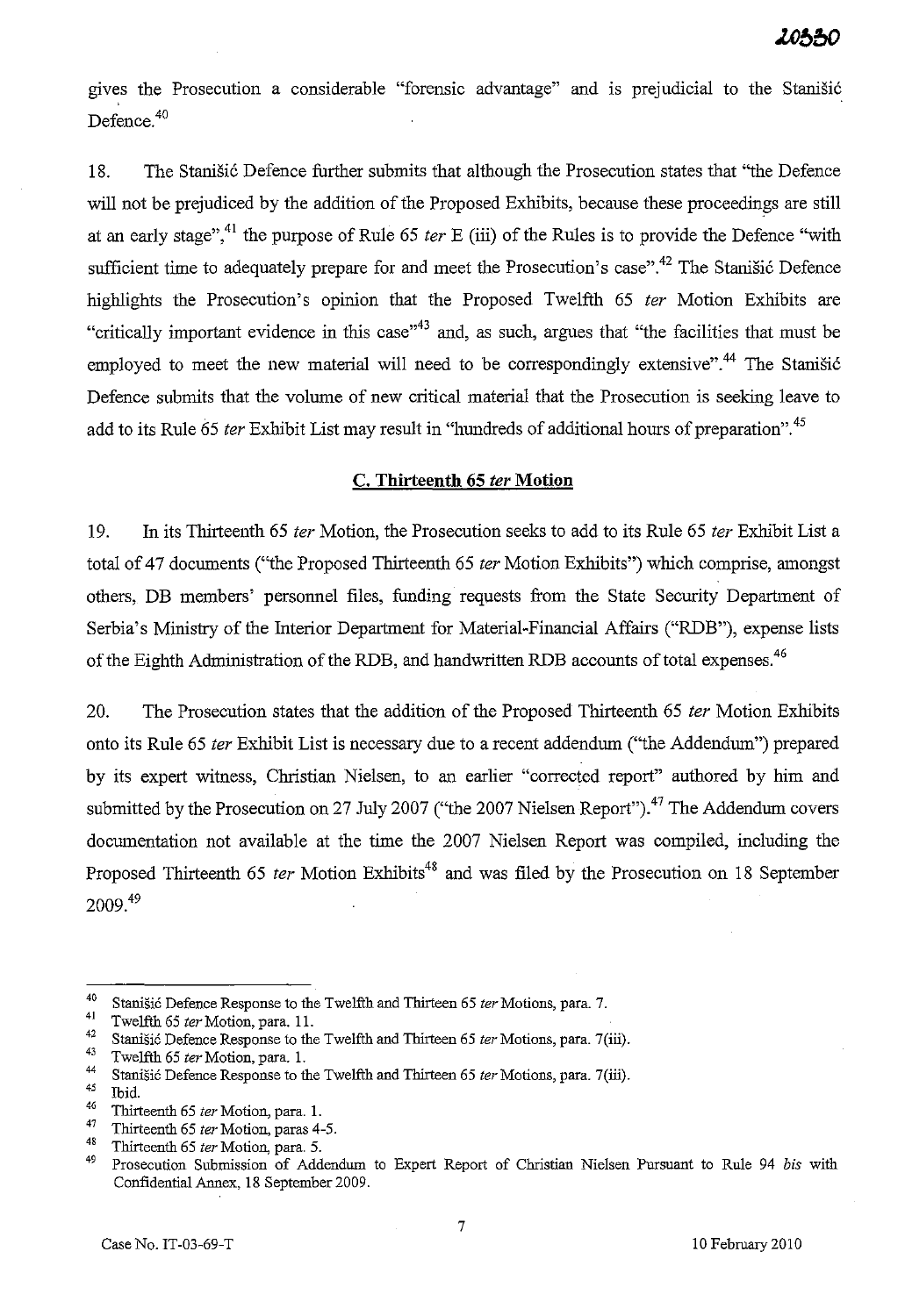# 20321

21. In support of its Thirteenth 65 ter Motion, the Prosecution submits that the Proposed Thirteenth 65 fer Motion Exhibits will assist in proving the "continuance" of the special purpose units of the DB throughout the conflict.<sup>50</sup> The documents, it is proposed, also establish that financial support was given to such special purpose units by the Serbian MUP in general, and by the RDB in particular. The Prosecution states that such evidence of financial support is highly relevant to its case as "one of the principle ways in which the Accused are charged with participating in the joint criminal enterprise is by financing and otherwise supporting the special units of the Republic of Serbia DB".<sup>51</sup>

22. The Stanisic Defence opposes the Thirteenth 65 *ter* Motion arguing that the Proposed Thirteenth 65 ter Motion Exhibits, as the underlying documents of an Addendum to the 2007 Nielsen Report, are part of an ongoing process involving the constant amendment of Nielsen's theories throughout the course of trial.<sup>52</sup> It submits that this process hampers its ability to prepare its own expert reports and that its capacity to challenge Nielsen's theories is being prejudiced.<sup>53</sup>

23. The Stanisic Defence also highlights the delayed disclosure of the Proposed Thirteenth 65 fer Motion Exhibits and states that no explanation has been provided by the Prosecution as to why there was such a delay.<sup>54</sup>

#### **D. 92** fer **and 92** *his* **Submission**

24. In its 92 ter and 92 bis Submission, the Prosecution, *inter alia*, requests the Chamber's "authorisation to assign 65 ter numbers to any documents which, in spite of being part of the 92 bis and ter applications, have not thus far been formally assigned 65 ter numbers".<sup>55</sup> The Prosecution states that some of the exhibits that have been listed as related exhibits have not yet been assigned 65 ter numbers and that they fall into five categories: (1) Statements and transcripts which have never been assigned 65 *ter* numbers; (2) Documents included in the original 92 *ter* applications as part of a witness's Tribunal statement; (3) New statements, transcripts, or related exhibits which originated after the date of the filing of the original 92 ter or 92 bis application; (4) Documents which were originally listed as related exhibits in the original 92 ter and 92 bis application but to which the Prosecution never sought leave to assign 65 ter numbers; and (5) Documents which are

<sup>50</sup> Thirteenth 65 *ler* Motion, para. 6.

<sup>51</sup>  Ibid.

<sup>52</sup>  Stanisic Defence Response to the Twelfth and Thirteen 65 *ler* Motions, para. 8(i).

<sup>53</sup>  Ibid.

<sup>54</sup>  Stanišić Defence Response to the Twelfth and Thirteen 65 ter Motions, para. 8(iii).

<sup>55</sup> *92 ler* and 92 *bis* Submission, Section V.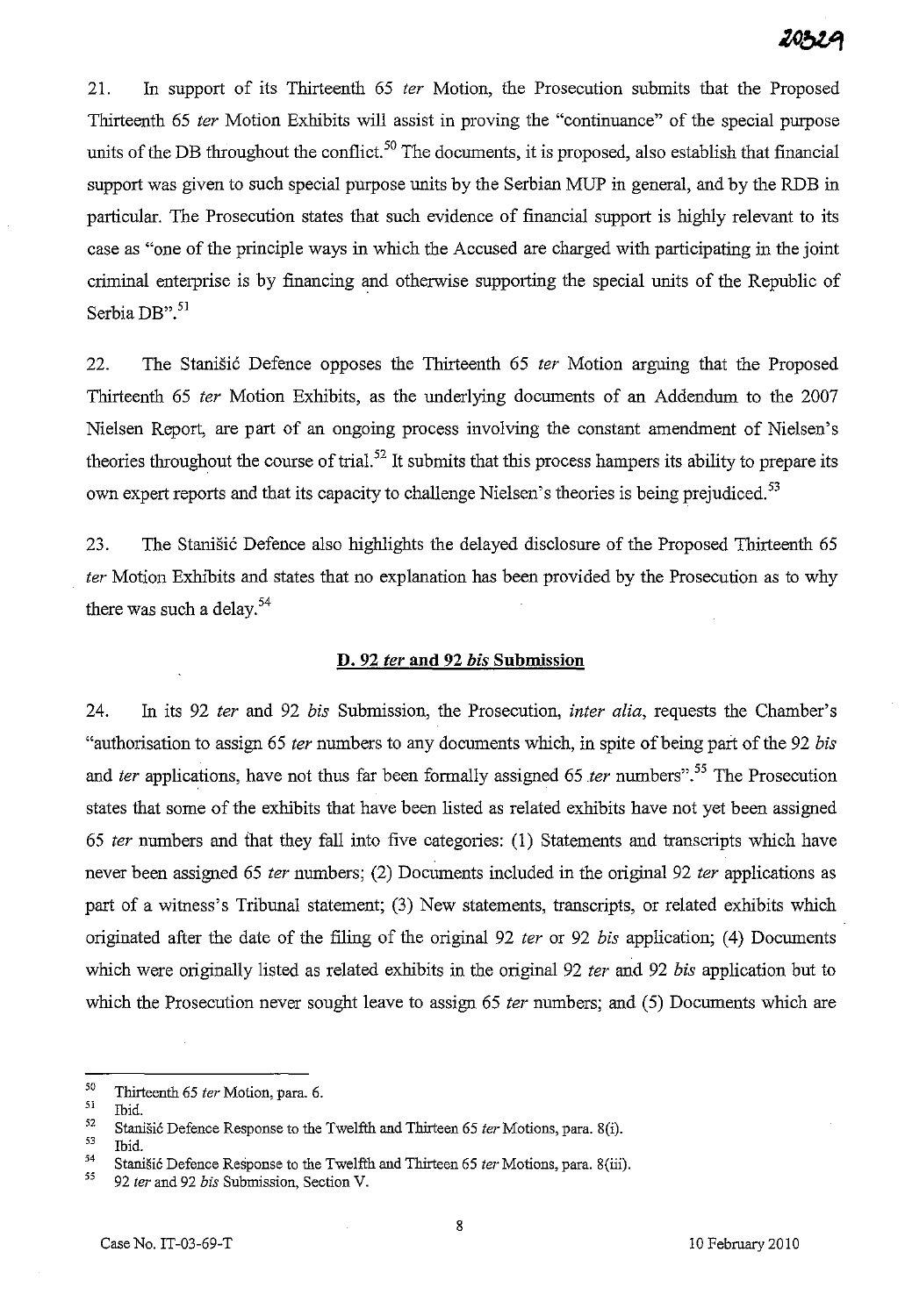related exhibits (discussed by the witness in their statement or testimony), but which were not included in the original 92 *bis* or 92 *ter* application.

# **Ill. APPLICABLE LAW**

25. Rule 65 *ter* (E) (iii) of the Rules provides, *inter alia,* that the Prosecution shall file its list of exhibits no later than six weeks before the Pre-Trial Conference. The primary purpose of Rule 65 *ter* (E) (iii) is to allow the Defence to prepare its case and to ensure that the presentation of evidence during the trial is efficiently prepared.<sup>56</sup> The Chamber recalls that, in the exercise of its inherent discretion in managing the trial proceedings, it may authorise requested additions to the exhibit list submitted pursuant to Rule 65 *ter* (E) (iii) if it is satisfied that it is in the interests of justice to do  $\mathrm{SO}$ <sup>57</sup>

26. When exercising its discretion, the Chamber must balance the Prosecution's duty to present the available evidence to prove its case with the right of the accused to a fair and expeditious trial and to have adequate time and facilities for the preparation of the defence as set forth in Articles 20 (1) and 21 (4) (b) of the Tribunal's Statute ("Statute").<sup>58</sup> The Chamber will consider whether the documents sought to be added are *prima facie* relevant and likely to be of probative value in order to justify their addition to the Rule 65 *ter* Exhibit List at this stage of the proceedings. 59 The Chamber recalls that it will not grant the Prosecution leave to add to its Rule 65 *ter* List "documents that are obviously irrelevant".<sup>60</sup> In its determination as to whether it is in the interests of justice to add the requested documents to the Rule 65 *ter* Exhibit List, the Chamber will also consider whether the Prosecution has shown good cause and the extent to which the new documents create an additional burden on the Defence.<sup>61</sup>

27. The Chamber recalls the difference between the addition of a document to the Rule 65 *ter*  Exhibit List and the admission of a document into evidence as an exhibit. By adding a document to

*<sup>56</sup> Prosecutor v. Jadranko Prlic, Bruno Stojic, Slobodan Praijak, Milivoj Petkovic, Valentin Covic and Berislav PUBic,*  Case No. IT-04-74-T, Decision on Prosecution Motion to Add to Exhibits List (Confidential), 18 September 2007, p. 5.

<sup>57 8</sup> May Decision, paras 5-7. See also *Prosecutor v. Vujadin Popovic, Ljubisa Beam, Drago Nikolic, Ljubomir Borovcanin, Radivoje Miletic, Milan Gvero and Vinko Pandurevic,* Case No. IT-05-88-AR73.1, Decision on Appeals Against Decision Admitting Material related to Borovcaoin's Questioning, 14 December 2007 *("Popovic*  Appeal Decision"), para. 37; *Prosecutor* v. *Vojislav Seseij* Case No. IT-03-67-T, Decision on Amending the List of Exhibits Relative to the Report of Reynaud Theunens, 18 February 2008, para. 7.

*<sup>58</sup> Popovic* Appeal Decision, para. 37; *Prosecutor* v. *Ante Gotovina, Ivan Cermak and Mladen MOl'kac,* Case No. IT-06-90-T, Decision on the Prosecution's Motion to Admit Documents into Evidence and Add Two Documents to the Prosecution's Rule 65 *ter* Exhibit List, 25 November 2008 *("Gotovina* Decision"), para. 9.

*<sup>59</sup> Popovic* Appeal Decision, para. 37.

<sup>60</sup> Decision on Prosecution Motion for Leave to Amend its Rule 65 *ter* Exhibit List, 8 May 2008, confidential, para. 7.

**<sup>61</sup>Ibid.; see also** *Gotovina* **Decision, para. 9.**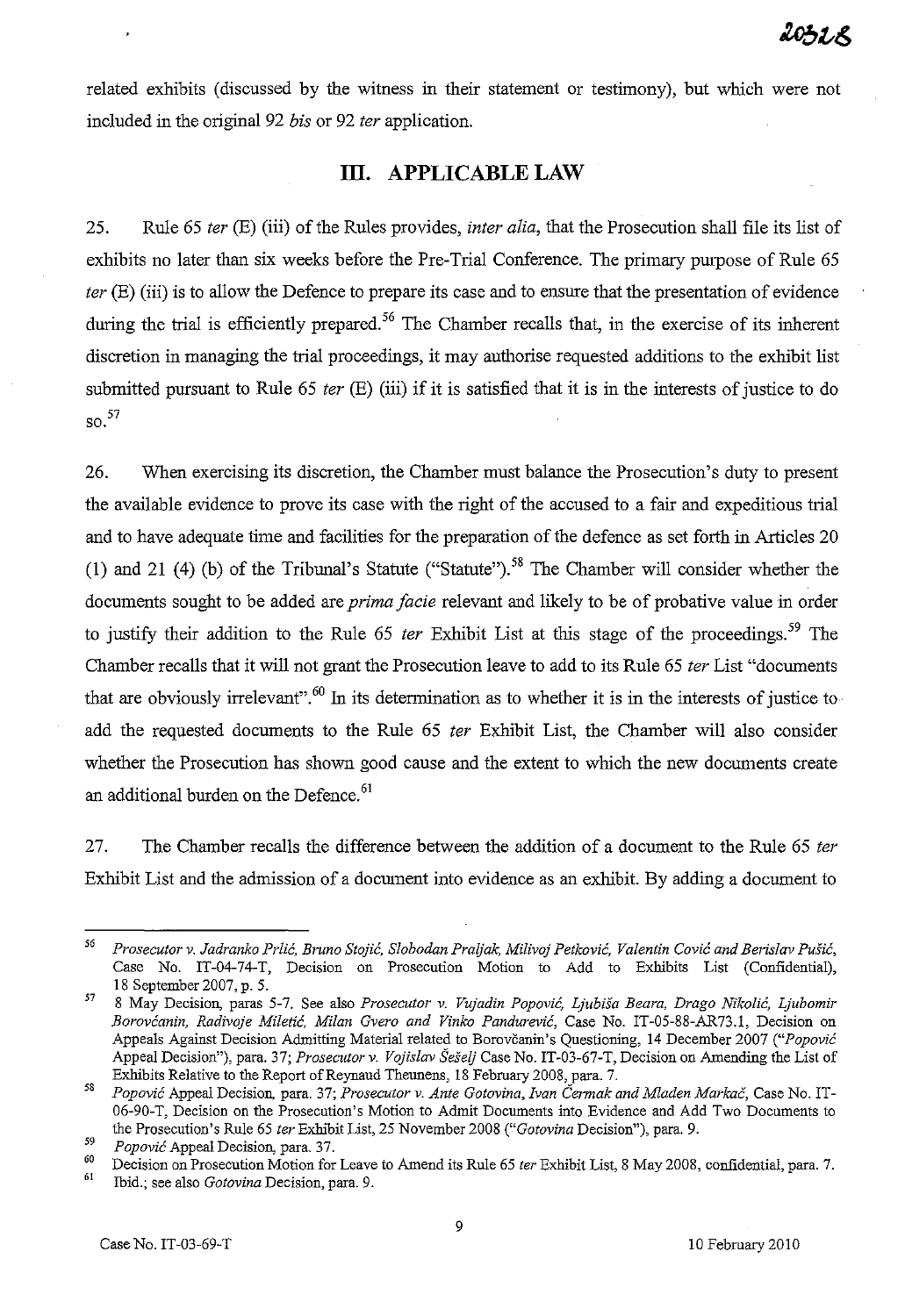the Rule 65 fer Exhibit List, the Prosecution simply gives notice to the Defence that it intends to rely on the document at trial. $62$ 

# **IV. DISCUSSION**

28. The Chamber notes that the Defence was not provided with English translations of all the Proposed Eleventh 65 ter Motion Exhibits, Proposed Twelfth 65 ter Motion Exhibits or Proposed Thirteenth 65 *ter* Motion Exhibits at the time the respective motions were filed. These translations have in the meantime been provided. This issue, as raised by the Stanisic Defence,  $63$  is therefore moot.

29. The Chamber further notes, more generally, the number and high frequency of Prosecution requests to add exhibits to its Rule 65 fer Exhibit List. In the Chamber's opinion, this succession of motions and the proposed exhibits contained therein have the potential of unduly burdening the Stanišić Defence and the Simatović Defence. The Chamber has kept this factor in mind when considering whether it was in the interests of justice to allow the Eleventh, Twelfth and Thirteenth Prosecution Motions to Amend its Rule 65 fer Exhibit List.

## **A. Eleventh 65** fer **Motion**

30. The Prosecution seeks leave to add to its Rule 65 *ter* Exhibit List one video (proposed 65 *ter* number 5051) consisting of three clips, and one video (proposed 65 ter number 5052) consisting of one clip. The Chamber fmds both videos to be *prima facie* relevant and likely to be of probative value in that they portray individuals which the Indictment presents as having participated in the alleged JCE with Stanišić and Simatović.<sup>64</sup>

31. Further, the Prosecution seeks leave to add to its Rule 65 fer Exhibit List one diary (proposed 65 fer number 5053), of which it wishes to use two entries at trial. In respect of the submission by both the Simatović Defence and the Stanišić Defence, that the diary is not sufficiently reliable to be added to the Rule 65 ter Exhibit List, the Chamber refers to its Oral Decision on the Ninth and Tenth Prosecution Motions for Leave to Amend its Rule 65 *ter* Exhibit List, of 2 June 2009. There, the Chamber granted the Prosecution leave to add to its Rule 65 *ter* 

*<sup>62</sup> Prosecutor* v. *Rasim Delic,* Case No. IT-04-83-T, Decision on Urgent Prosecution Motion for Leave to Amend its Exhibit List, 17 October 2007, p. 4; *Prosecutor v. Ljube Boškoski and Johan Tarčulovski*, Case No. IT-04-82-T, Decision on Prosecution's Fifth Motion to Amend its Exhibit List and on its Second Motion to Remove Witnesses from Witness List (Confidential), 20 April 2007, para. 3.

<sup>&</sup>lt;sup>63</sup> Stanišić Defence Response to the Eleventh 65 *ter* Motion, para. 9; Stanišić Defence Response to the Twelfth and Thirteenth Motions, para. 7 (iii).

<sup>&</sup>lt;sup>64</sup> Third Amended Indictment, 11 February 2008, para. 12.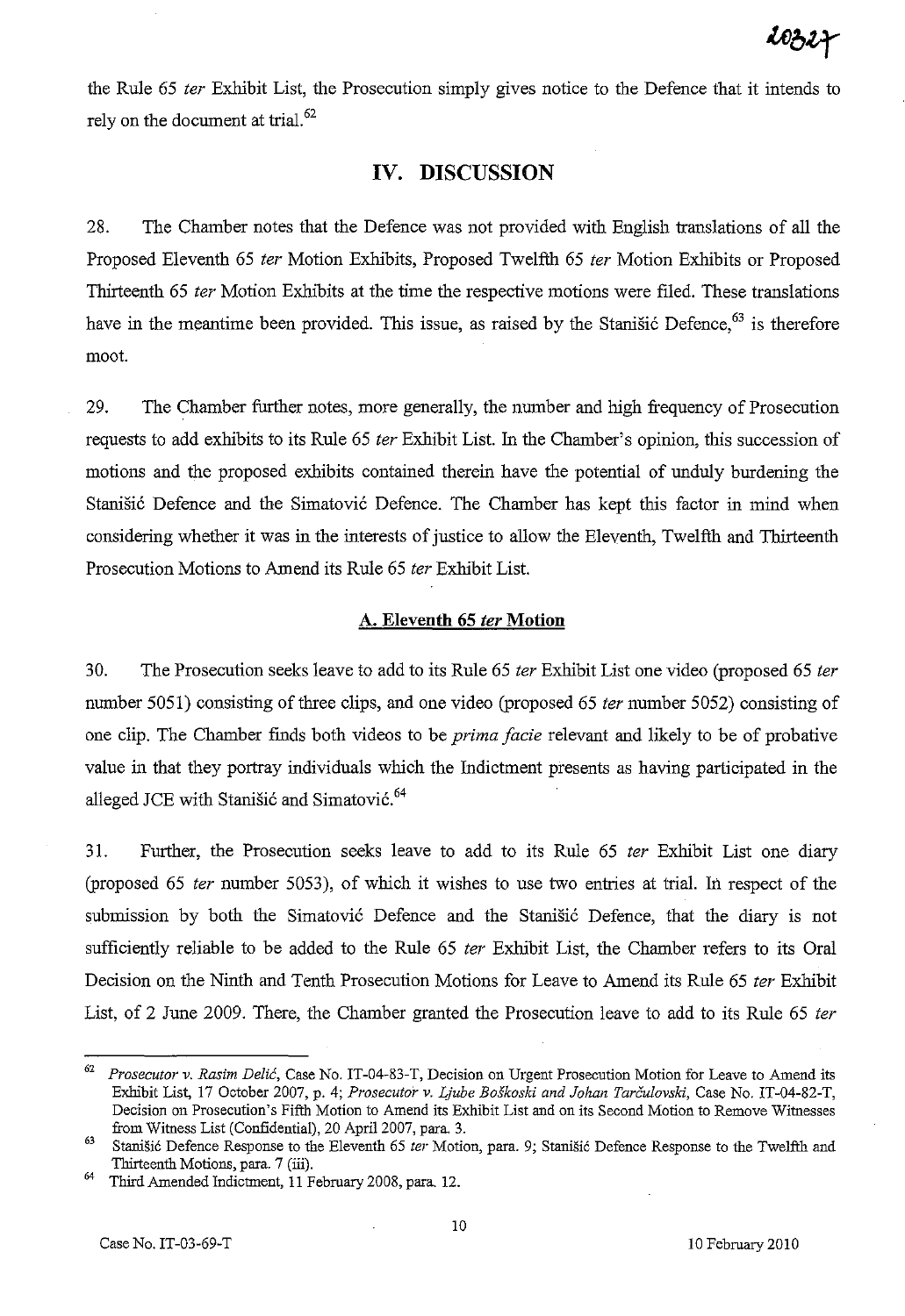Exhibit List a notebook from 1995 which "likely belong[ed] to Ratko Mladić" on the basis that the document was *prima facie* relevant. 65 Upon inspection of the relevant entries sought to be used by the Prosecution from the now-proposed diary (65 *ter* number 5053), the Chamber finds that, as it pertains to the cooperation between the DB of Serbia and the VRS, the diary is *prima facie* relevant and likely to be of probative value.

32. Finally, the Prosecution seeks leave to add to its Rule 65 *ter* Exhibit List diary 65 *ter*  number 5054. The Chamber notes that the entries that the Prosecution seeks to use from this diary pertain to the close cooperation between the state security organs of the RSK and the Republic of Serbia and therefore finds that this document is *prima facie* relevant and likely to be of probative value.

33. The Prosecution's explanation for seeking leave to add the Proposed Eleventh 65 *ter* Motion Exhibits at this stage of the trial is that they were received "relatively recently".<sup>66</sup> The proposed video exhibits (65 *ter* numbers 5051 and 5052) were received by the Prosecution on 7 April 2009. The proposed diary exhibits (65 *ter* numbers 5053 and 5054) were received by the Prosecution on 27 March 2009 and 2 October 2008, respectively. The two videos were disclosed on 15 July 2009 and the two diaries were disclosed on 2 June 2008 and 27 February 2009, respectively.<sup>67</sup> The Chamber notes that despite the length of the diaries that the Prosecution wishes to add to its Rule 65 *ter* Exhibit List, being 186 and 152 pages long respectively, the Prosecution has specifically identified the excerpts it wishes to use which, given that the trial has now commenced, is an important factor for the Chamber in deciding whether the addition of the Proposed Eleventh 65 *ter*  Motion Exhibits at this stage of the trial will place an undue burden on the Stanisic Defence and the Simatović Defence. The Chamber finds that the Prosecution, having been in possession of these proposed exhibits for a number of months, falls short of properly establishing good cause in seeking to add the relevant documents to its Rule 65 *ter* Exhibit List at this stage of the triaL The Chamber does not find, however, that the addition of the Proposed Eleventh 65 *ter* Motion Exhibits creates an undue additional burden on the Stanišić Defence and the Simatović Defence as sufficient time has been available to them since the disclosure and the Eleventh 65 *ter* Motion to examine both the clearly identified excerpts and the remaining portions of the Proposed Eleventh 65 *ter* Motion Exhibits.

<sup>65</sup> Decision on the Prosecution's Ninth and Tenth Motions for Leave to Amend its Rule 65 *ler* Exhibit List, 2 June 2009 T. 1405-1409, at T. 1407.

<sup>66</sup> Eleventh 65 *ler* Motion, para. 2.

Eleventh 65 *ter* Motion, footnotes 7, 9-10, 13.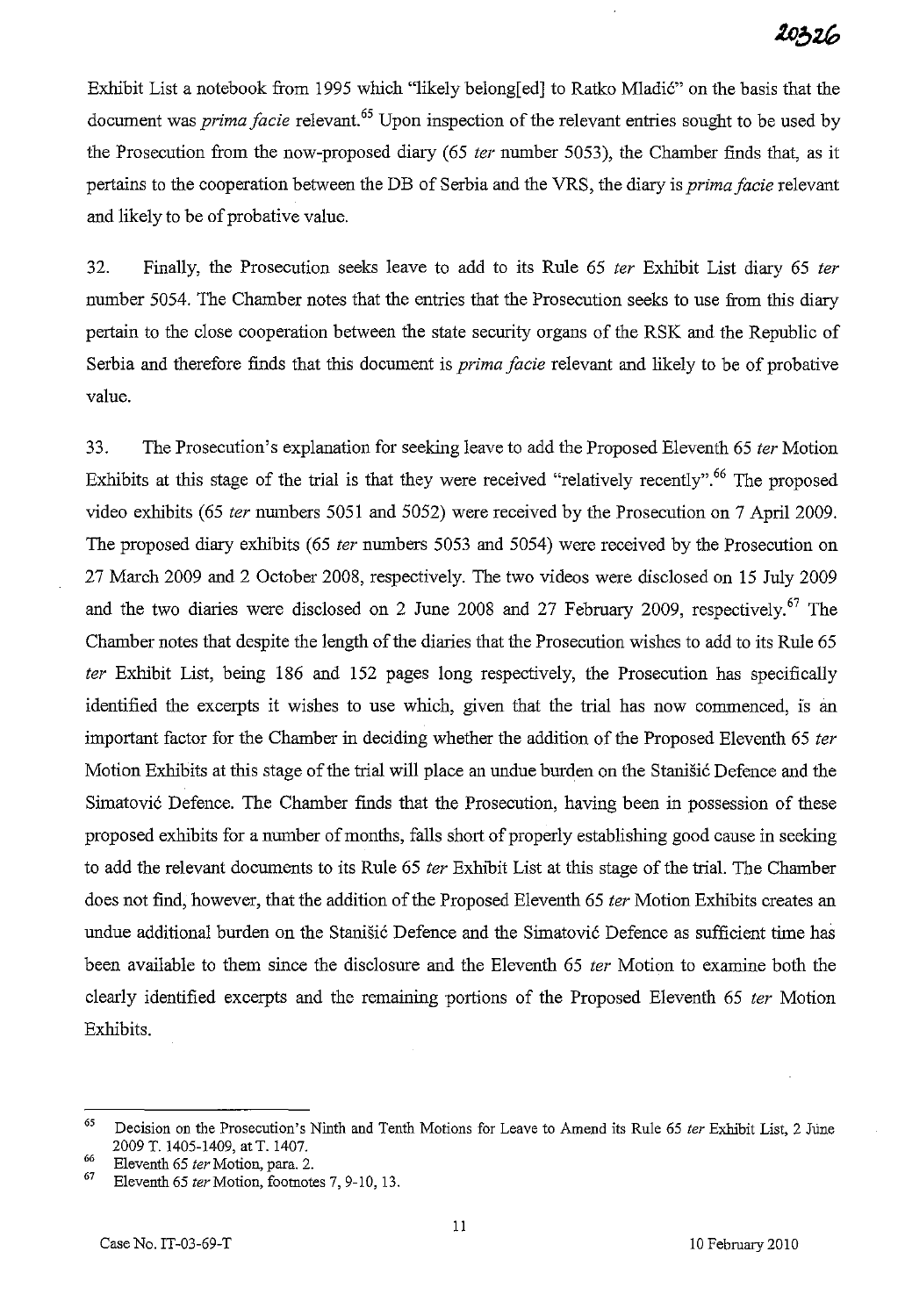34. Balancing the Prosecution's duty to present the available evidence to prove its case with the right of the Accused to a fair and expeditious trial and their right to have adequate time and facilities for the preparation of the defence, the Chamber is satisfied that it is in the interests of justice to grant the Prosecution leave to add the Proposed Eleventh 65 *ter* Motion Exhibits to its Rule 65 fer Exhibit List.

#### B. **Twelfth 65** fer **Motion**

35. The Prosecution submits that it wishes to use the Proposed Twelfth 65 fer Motion Exhibits to demonstrate cooperation between various members of the JCE.<sup>68</sup> The Chamber finds that the Proposed Twelfth 65 ter Motion Exhibits are *prima facie* relevant and likely to be of probative value.

36. In its Twelfth 65 fer Motion, the Prosecution states that the 17 Proposed Twelfth 65 fer Motion Exhibits have been selected from a total of over 400 documents received by the Prosecution in March 2007.69 The Prosecution submits that it was only upon review of the documents that the significance of "handwritten remarks" on the documents was detected. Although the Chamber fmds that the Prosecution has shown due diligence in proposing the addition of only a limited number of documents, the Chamber notes that the Prosecution has had the documents in its possession for over two years. The Chamber fmds that the Prosecution falls short in properly establishing good cause for seeking to add the relevant documents to its Rule 65 *ter* Exhibit List at this stage of the proceedings. The Chamber does not find that the addition of the Proposed Twelfth 65 ter Motion Exhibits will create an undue additional burden on the Defence due to the relatively low number of exhibits.

37. Balancing the Prosecution's duty to present the available evidence to prove its case with the right of the Accused to a fair and expeditious trial and their right to have adequate time and facilities for the preparation of the defence, the Chamber is satisfied that it is in the interests of justice to grant the Prosecution leave to add the Proposed Twelfth 65 *ter* Motion Exhibits to its Rule *65* fer Exhibit List.

### **C. Thirteenth 65** fer **Motion**

38. In its Thirteenth 65 fer Motion, the Prosecution seeks leave to add proposed exhibits which include "(l) personnel files of members of the DB, (2) requests for funds sent by the RDB to MUP

<sup>68</sup> Twelfth 65 *ler* Motion, para. 1.

Twelfth 65 ter Motion, para. 10.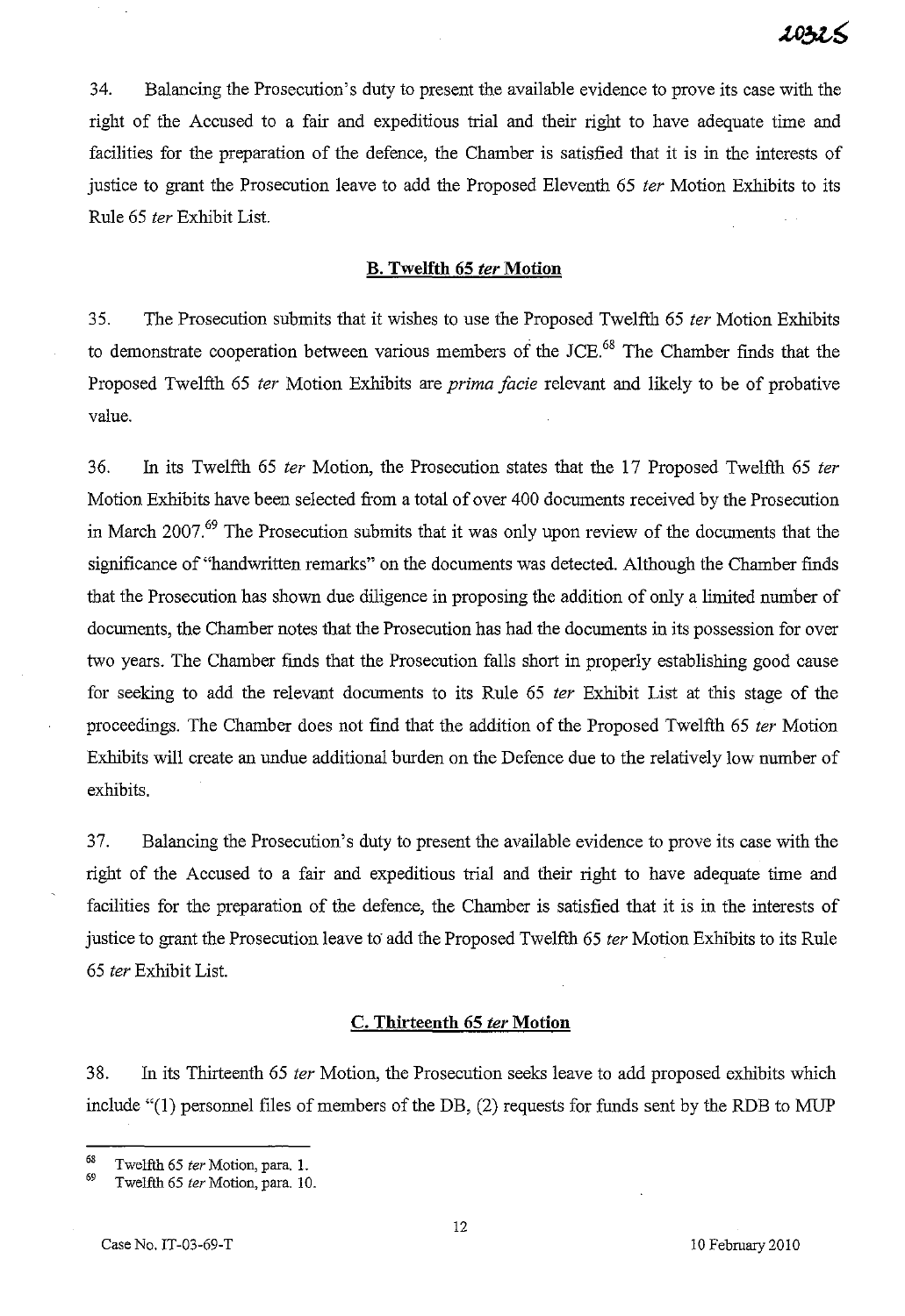# 1031.K

Serbia's Department for Material-Financial Affairs; (3) lists of expenses of the 8<sup>th</sup> Administration of the RDB; (4) RDB handwritten accounts of total expenses and (5) other documents".<sup>70</sup> The Prosecution states that it will tender the Addendum "when it is completed" and therefore seeks leave to add these documents, being the underlying documents of the Addendum.<sup>71</sup> The Chamber notes that, on 18 September 2009, the Prosecution submitted the Addendum to the 2007 Nielsen Report. 72 The Chamber finds that these documents are *prima facie* relevant and likely to be of probative value as they are presented as being the underlying documents in support of the Addendum.

39. The Prosecution states that it seeks leave to add these proposed exhibits to its Rule 65 *ter*  Exhibit List because "they are included in a forthcoming addendum to the report of Prosecution expert witness Christian Nielsen".<sup>73</sup> The Prosecution submits that it was only notified "recently" that Nielsen had prepared an addendum to the 2007 Nielsen Report which "covers relevant documentation not available at the time of the completion of the original Report".<sup>74</sup> The Prosecution disclosed the financial documents in BCS on 4 November 2008 and the personnel files and other documents on 29 July 2009 and 4 August 2009, with English translations where available.<sup>75</sup> The Stanišić Defence submits that the reason for the late disclosure of these documents has not been explained by the Prosecution.<sup>76</sup> As the Prosecution has not informed the Chamber as to the date it received notification from Nielsen regarding the Addendum, the Chamber cannot gauge whether the Prosecution has good cause for the submission of these documents at this stage of the trial or whether this could have been done at an earlier stage. In the absence of any such information, the Chamber is unable to find that good cause was shown for the Prosecution's request to have the documents added to the Rule 65 *ter* Exhibit List at this stage of the proceedings. The Chamber will, however, consider whether it is nevertheless in the interests of justice to allow the request.

40. The Chamber finds that the *prima facie* relevance and likely probative value of the Proposed Thirteenth 65 *ter* Exhibits, being the underlying documents of the Addendum, are factors in favour of granting of this Motion. The Chamber further finds that as Nielsen has not been scheduled by the Prosecution to testify in the immediate future, that the addition of these documents

<sup>&</sup>lt;sup>70</sup> Thirteenth 65 *ter* Motion, para. 1.<br><sup>71</sup> Thirteenth 65 ter Motion, para. 5

Thirteenth 65 *ter* Motion, para. 5.<br> $\frac{72}{7}$  Prosecution, Submission of Add

<sup>72</sup> Prosecution Submission of Addendum to Expert Report of Christian Nielsen Pursuant to Rule 94 *bis* with Confidential Annex, 18 September 2009.

 $^{73}$  Thirteenth 65 *ter* Motion, para. 1.<br> $^{74}$  Thirteenth 65 ter Motion, para. 4.

<sup>&</sup>lt;sup>74</sup> Thirteenth 65 *ter* Motion, paras 4-5.<br> $75$  Thirts and 65 ten Mation name 7.

 $^{75}$  Thirteenth 65 *ter* Motion, para. 7.<br> $^{76}$  Stani Xi Defense Research to the 1

Stanišić Defence Response to the Twelfth and Thirteen 65 ter Motions, para. 8(iii).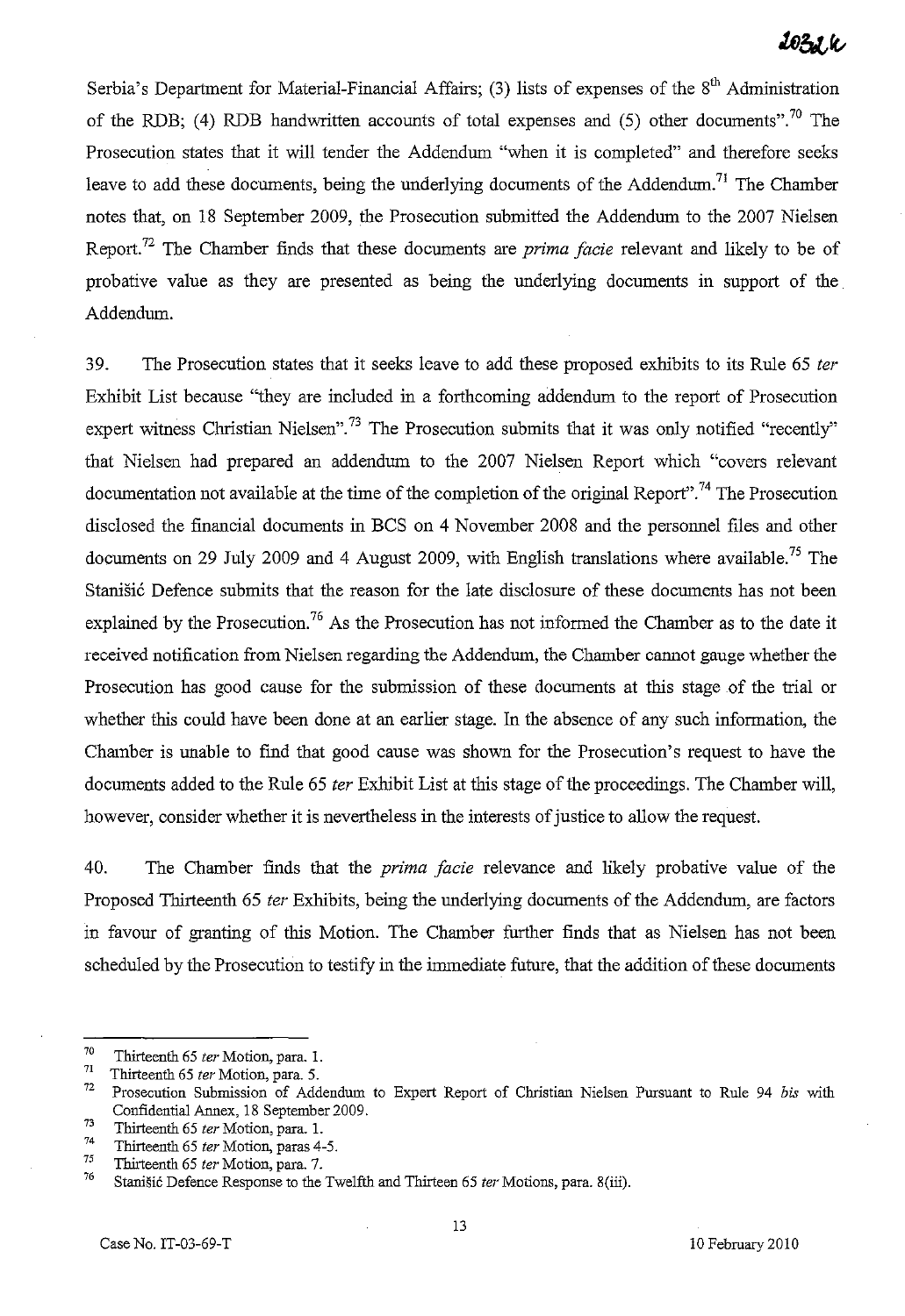to the Rule 65 ter Exhibit List will therefore not create an undue burden on the Stanišić Defence or the Simatović Defence.

41. Balancing the Prosecution's duty to present the available evidence to prove its case with the right of the Accused to a fair and expeditious trial and their right to have adequate time and facilities for the preparation of the defence, the Chamber is satisfied that it is in the interests of justice to grant the Prosecution leave to add the Proposed Thirteenth 65 *ter* Motion Exhibits to its Rule 65 fer Exhibit List.

# **D. 92** fer **and 92** *his* **Submission**

42. In its 92 ter and 92 bis Submission, the Prosecution requests the Chamber's permission to assign 65 fer numbers to documents which fall into five categories, as described above in paragraph 24.

43. The Prosecution emphasises that the relevant documents are "not new documents nor new exhibits" and that "in most cases formed part of the original applications and were disclosed years ago".<sup>77</sup> Given the time that has elapsed since the disclosure of these documents, that they are relatively few in number, and that the Stanišić Defence and Simatović Defence do not oppose the Prosecution's 92 *ter* and 92 *bis* Submission in this respect, the Chamber grants the Prosecution leave to assign 65 ter numbers to the categories of documents mentioned above in paragraph 24.